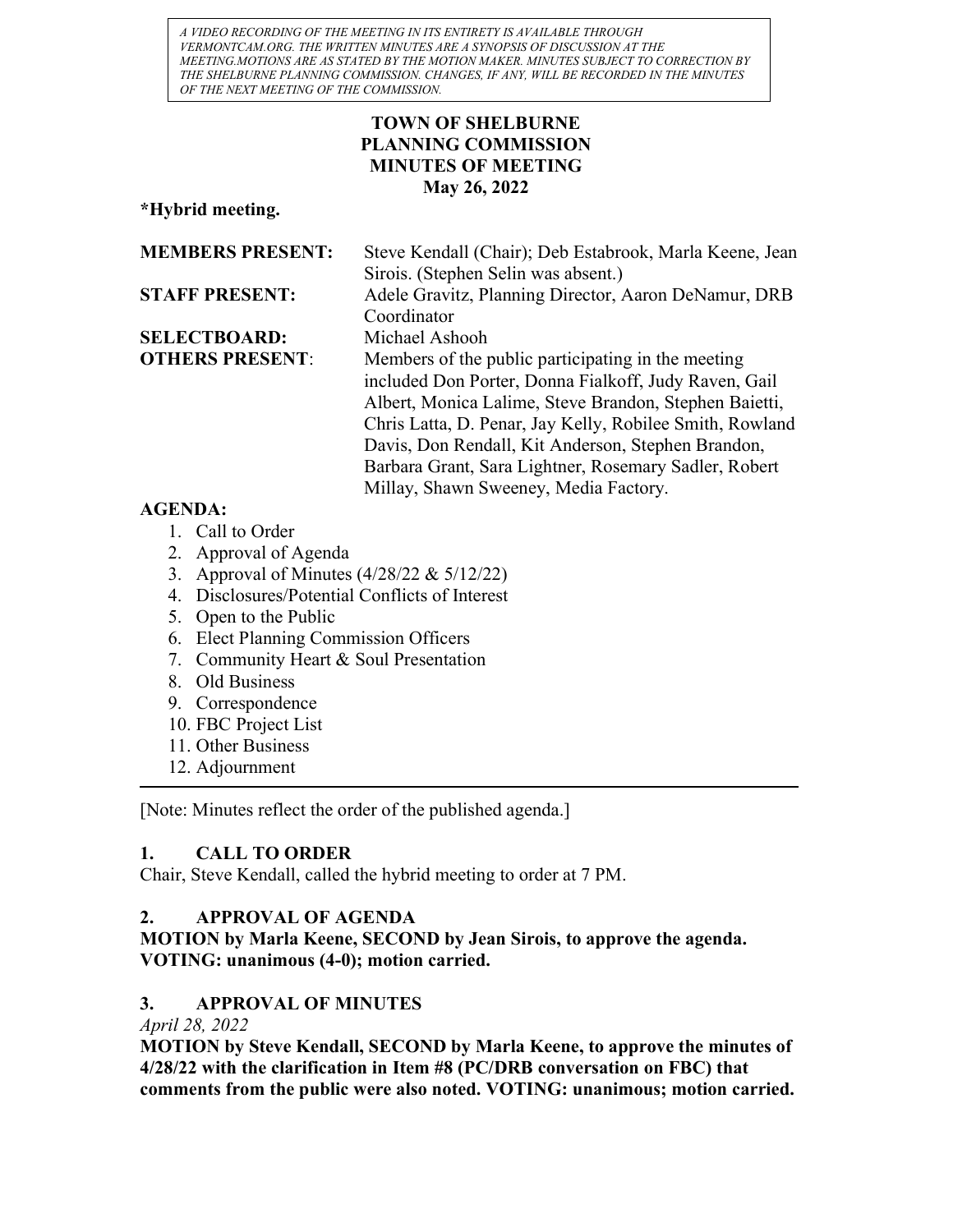#### May 12, 2022

MOTION by Marla Keene, SECOND by Deb Estabrook, to approve the minutes of 5/12/22 as presented. VOTING: unanimous (4-0); motion carried.

4. DISCLOSURES/POTENTIAL CONFLICTS OF INTEREST None.

5. OPEN TO THE PUBLIC

None.

## 6. ELECT PLANNING COMMISSION OFFICERS

Chair and Vice Chair

MOTION by Marla Keene, SECOND by Deb Estabrook, to nominate Steve Kendall as Chair of the Planning Commission and Jean Sirois as Vice Chair. VOTING: unanimous; motion carried.

#### 7. COMMUNITY HEART & SOUL PRESENTATION

Sara Lightner with Community Heart & Soul explained the program of community engagement and finding ways to bring all voices of the community together to be part of the decision making. The model is a resident driven, positive approach that looks at what matters most to a community, involves everyone, and takes a long view. The two year process is relationship building, data driven, and action oriented. Funding will be needed for the coach arrangement, project coordination at the community level, and community engagement activities. ARPA funds have been used by some communities for this program.

Following discussion, staff will send a letter to the town's CBCs to see if there is interest in the program. There was mention of possibly combining three opportunities for assistance to the town: Vermont Council on Rural Development, Jonathan Rosenbloom, and Community Heart & Soul. The Planning Commission survey that was done a few years ago was mentioned as a source of information on what is important to the townspeople.

#### 8. OLD BUSINESS

Staff reported:

- DRB notices will be published in the Shelburne News.
- The Selectboard passed the outdoor dining bylaw which will go into effect 6/21/22.
- Aaron DeNamur is Shelburne's Development Review Coordinator & Assistant Zoning Administrator.
- A community meeting was held on the Shelburne bike/ped connectivity study. Top tier projects were focused on the village core. Middle tier projects were focused on connecting areas outside the village to each other or the village. Bottom tier projects pertained to bike lanes, wayfinding, and gateway treatments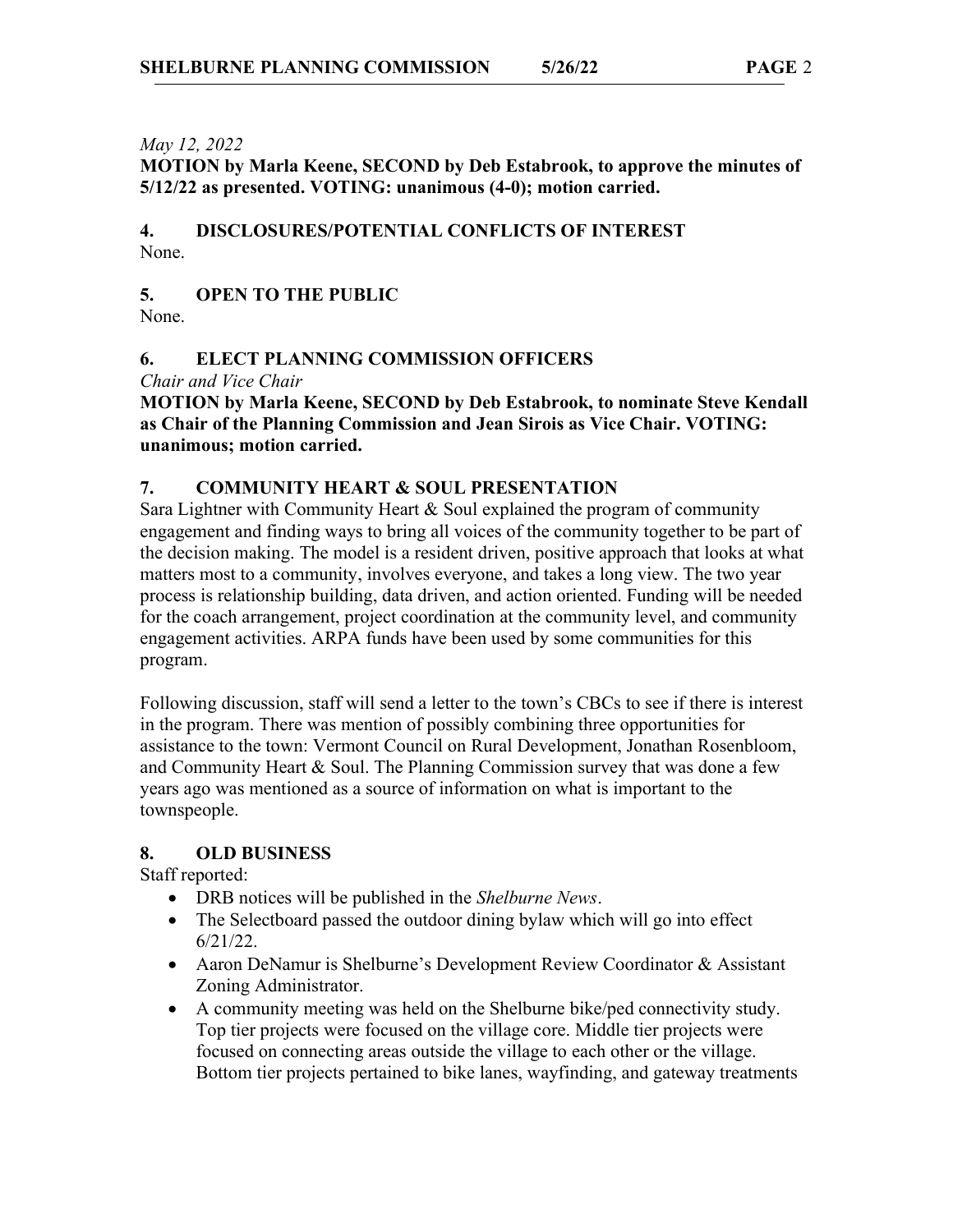and needed studies done. Information will be posted on the town website and Front Porch Forum. The Selectboard will receive a report in June/July.

 Blue Zones is the form based code consultant to work with Shelburne and produce a report to the Planning Commission by 6/23/22. Once the contract is ratified the information will be posted so the scope of work can be seen.

Steve Kendall asked about the status of the wildlife corridor mapping. Gail Albert and Don Rendall explained the map is being vetted by various groups and will be presented to the Planning Commission.

## 9. CORRESPONDENCE

None.

## 10. FBC PROJECTS LIST

Staff reviewed the list of projects done under form based code:

- Four projects in the Mixed Residential Character District (two of the projects did not go forward and two have received Sketch Plan approval).
- Two projects in the Mixed-Use District (Route 7 corridor) with one built and one at Final review. There is a portion of a project in Mixed Residential that is also in the Mixed-Use District as well.
- One project in the Green Corridor District.
- One project in the Mixed-Use Neighborhood District.
- In sum, there have been ten form based code projects in the last seven years.

There was public comment that developers are maximizing profitability by using the form-based code option. Adele Gravitz said in her experience, some developers are interested in making a place better-- not just maximizing profit.

There was public comment urging the Planning Commission to consider building setbacks from the street and different treatments outside the setback on an arterial highway to make the area more livable.

Concern was expressed about form-based code applications being submitted and moving forward before the consultant is able to review the code and produce the report.

# 11. OTHER BUSINESS/CORRESPONDENCE

## Housing Subcommittee Charter

Marla Keene suggested the charter for the committee be confirmed when the Housing Subcommittee is meeting with the Planning Commission on 6/9/22.

## 12. ADJOURNMENT

## MOTION by Jean Sirois, SECOND by Deb Estabrook, to adjourn the meeting. VOTING: unanimous (4-0); motion carried.

The meeting was adjourned at 9:06 PM.